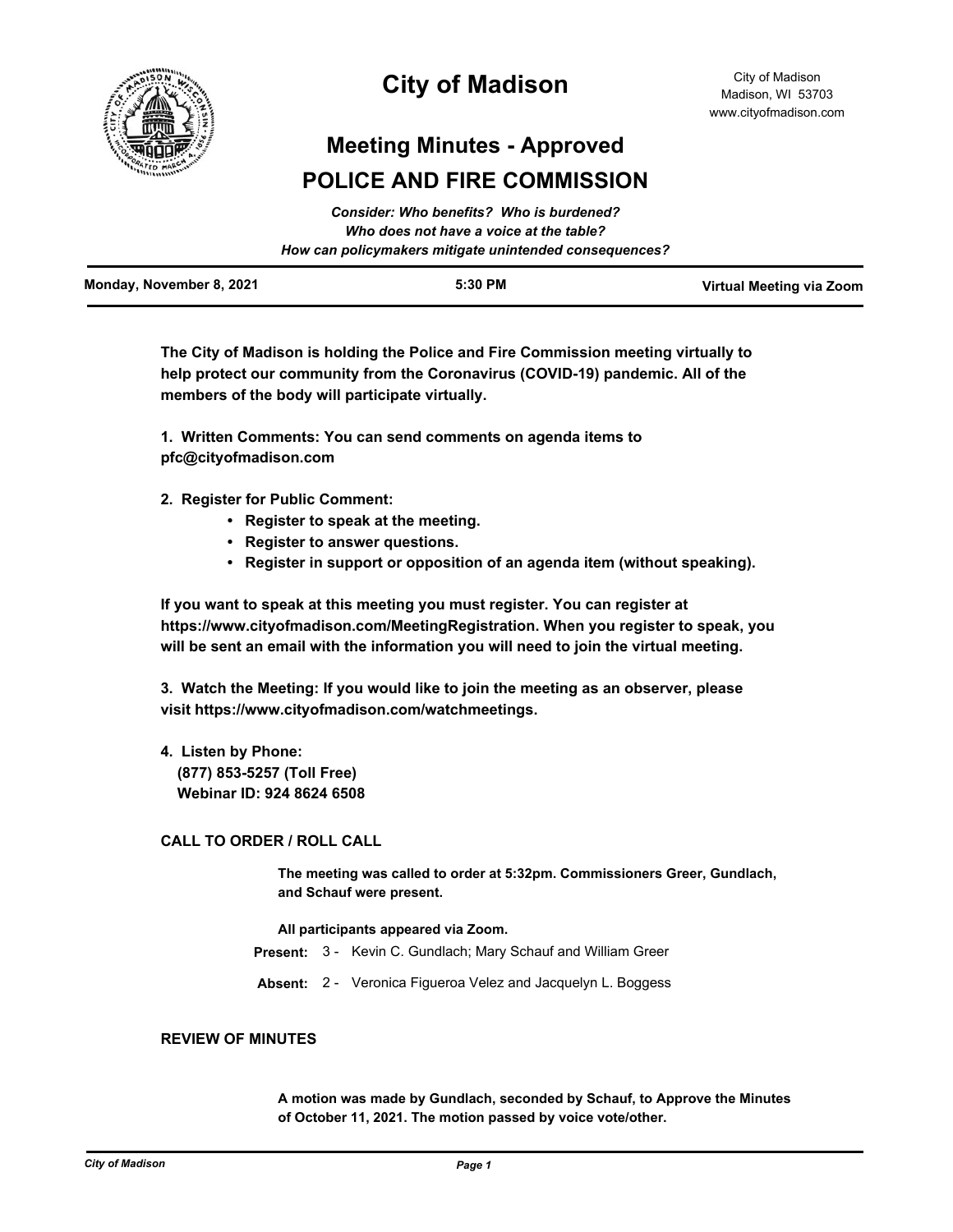**A motion was made by Gundlach, seconded by Greer, to Approve the Minutes of the Special Meeting of October 21, 2021. The motion passed by voice vote/other.**

#### **DISCLOSURES AND RECUSALS**

**There were no disclosures or recusals.**

#### **PUBLIC COMMENT**

**1. [68227](http://madison.legistar.com/gateway.aspx?m=l&id=/matter.aspx?key=79952)** Public Comment for the Police and Fire Commission meeting of November 8, 2021

**There was no public comment.**

#### **DISCUSSION OF FIRE CHIEF HIRING PROCESS**

**Commissioner Boggess joined the meeting at 5:36pm.**

- **Present:** 4 Kevin C. Gundlach; Mary Schauf; William Greer and Jacquelyn L. Boggess
- **Absent:** 1 Veronica Figueroa Velez
- **2. [68228](http://madison.legistar.com/gateway.aspx?m=l&id=/matter.aspx?key=79953)** Planning discussion regarding Fire Chief Hiring Process and Schedule Special Meeting

*Attachments:* [Fire Chief Hiring Timeline.pdf](http://madison.legistar.com/gateway.aspx?M=F&ID=75e558fc-0957-4410-b5fa-ad518f0f22ba.pdf)

#### **The Commissioners discussed the draft timeline as distributed.**

#### **INITIAL HEARING**

**3. [68229](http://madison.legistar.com/gateway.aspx?m=l&id=/matter.aspx?key=79954)** Initial hearing in the matter of charges brought by Diana Moon, Complainant v. Sergeant Jason Sweeney, Respondent

**The hearing was opened at 6pm.** 

**Attorney Schauer appeared for Sergeant Jason Sweeney, Respondent.**

**Diana Moon, Complainant, appeared on her own behalf.**

**The hearing was closed at 6:39pm.**

#### **FIRE DEPARTMENT DISCUSSION ITEMS**

**Assistant Chief Tracy Burrus presented the report of the Madison Fire Department.**

**4. [68230](http://madison.legistar.com/gateway.aspx?m=l&id=/matter.aspx?key=79955)** Update on 2021 Firefighter Hiring Process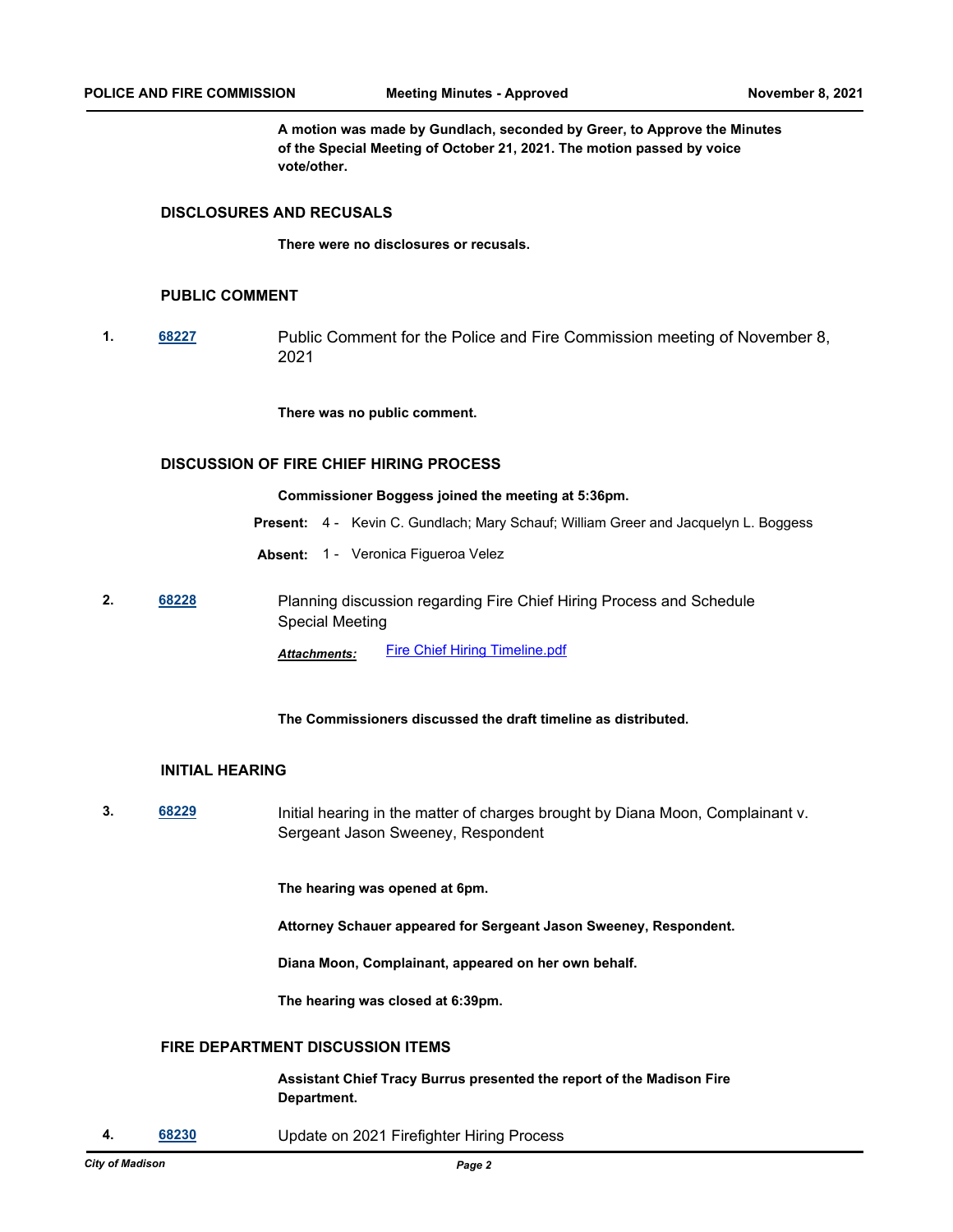*Attachments:* [2021 November MFD PFC Report.pdf](http://madison.legistar.com/gateway.aspx?M=F&ID=08de1b3d-0c13-4657-8d43-9f015e4bfe36.pdf)

**Assistant Chief Burrus reported that 31 candidates passed the physical agility test and have proceeded to background checks.**

**5. [68231](http://madison.legistar.com/gateway.aspx?m=l&id=/matter.aspx?key=79956)** Update on 2022 Apparatus Engineer Promotional Process

**Planning for the 2022 process will begin soon. This is a competitive promotional process open to employees with five years of service in the Madison Fire Department. The process includes a 100 question written examination, an over the road driving examination, and an interview.**

**6. [68232](http://madison.legistar.com/gateway.aspx?m=l&id=/matter.aspx?key=79957)** General status report on Fire Department personnel investigations

**There are still three outstanding investigations.**

**7. [68233](http://madison.legistar.com/gateway.aspx?m=l&id=/matter.aspx?key=79958)** General status report on Fire Department retirements

**Apparatus Engineer Sam Hodo is retiring after 25 years of service.**

#### **POLICE DEPARTMENT DISCUSSION ITEMS**

**Captain Jennifer Krueger Favour presented the report of the Madison Police Department.**

**8. [68234](http://madison.legistar.com/gateway.aspx?m=l&id=/matter.aspx?key=79959)** Recommendations of the Police Chief for promotions and schedule personnel file reviews

*Attachments:* [2021 November MPD PFC Report.pdf](http://madison.legistar.com/gateway.aspx?M=F&ID=6d77c0fb-ccec-4a9f-9f43-83992454da72.pdf)

**Captain Krueger Favour introduced the Chief's recommendations for promotions. Commissioner Greer volunteered to do the file review.**

- **9. [68235](http://madison.legistar.com/gateway.aspx?m=l&id=/matter.aspx?key=79960)** Final recommendation of the Police Chief for promotion of the following individuals to Police Officer, effective November 8, 2021, following successful completion of probation:
	- 1. Nathaniel Belanger, Police Officer
	- 2. Samuel Belanger, Police Officer
	- 3. Richard Carriveau, Police Officer
	- 4. Sydney Challoner, Police Officer
	- 5. Ian Clark, Police Officer
	- 6. Emilie Cochran, Police Officer
	- 7. Mackenzie Cole, Police Officer
	- 8. Barry Doerfer, Police Officer
	- 9. Alec Doll, Police Officer
	- 10. James Dower, Police Officer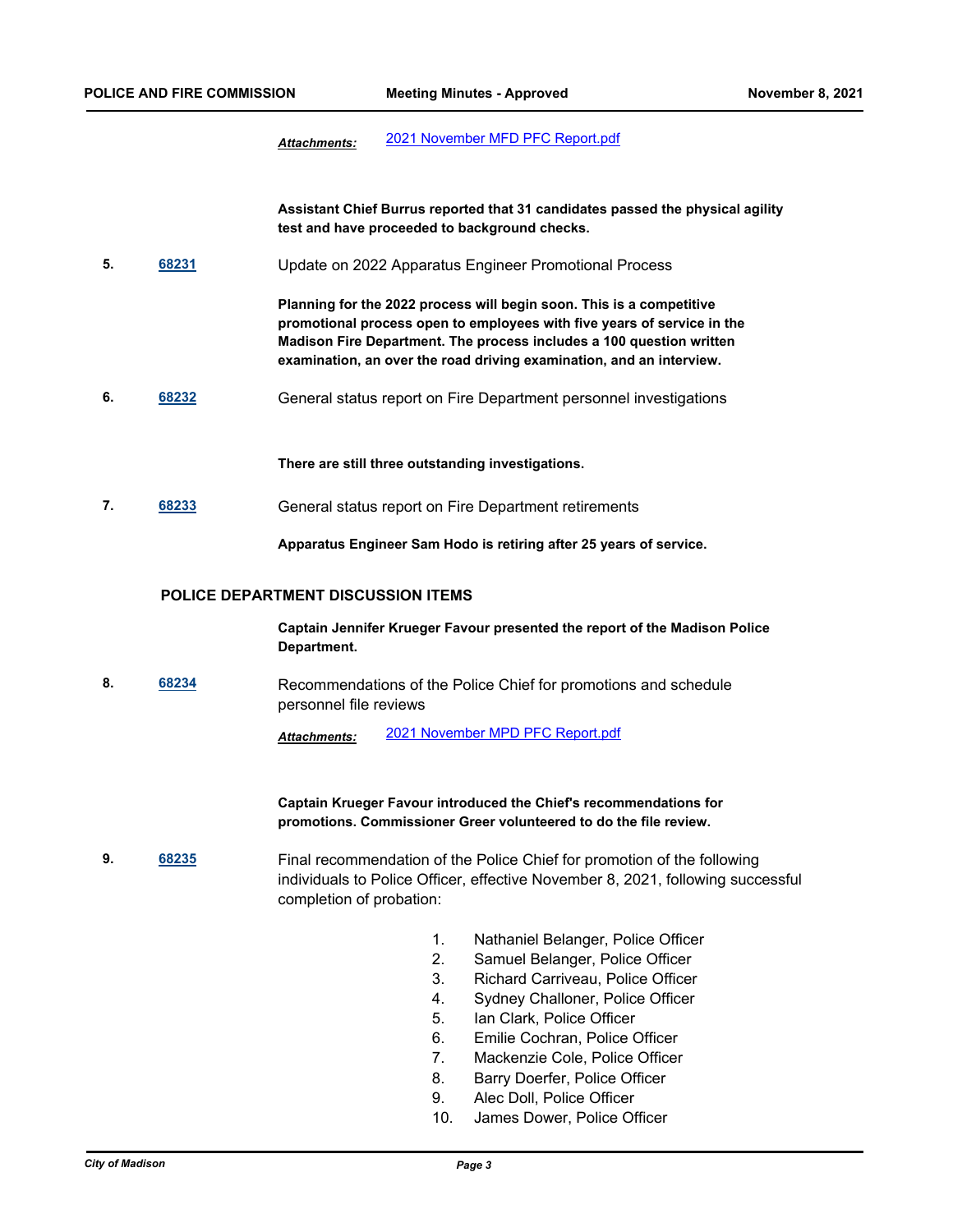- 11. Zachary Dykstra, Police Officer
- 12. Candice Enis, Police Officer
- 13. Mitchell Favor, Police Officer
- 14. Mikaela Gardner, Police Officer
- 15. Nicholas Gries, Police Officer
- 16. Jeffrey Hayes, Police Officer
- 17. Joshua Heimsoth, Police Officer
- 18. Anna Jarding, Police Officer
- 19. Michael Marino, Police Officer
- 20. Jordan McGinnis, Police Officer
- 21. Edward McKinley, Police Officer
- 22. Grace Mueller, Police Officer
- 23. Tyler O'Toole, Police Officer
- 24. Daniel Parent, Police Officer
- 25. Peyton Reimer, Police Officer
- 26. Joseph Sanders, Police Officer
- 27. Kaitlyn Schaefer, Police Officer
- 28. Nicole Schmitgen, Police Officer
- 29. Dominic Schroeckenthaler, Police Officer
- 30. Jack Sergenian, Police Officer
- 31. Sebastian So, Police Officer
- 32. Rachel Soch, Police Officer
- 33. Morgan Sondelski, Police Officer
- 34. Hunter Tank, Police Officer
- 35. Elizabeth Tlougan, Police Officer
- 36. Jonathan Urbina, Police Officer
- 37. Victoria Wickersheim, Police Officer
- 38. Jacob Wiering, Police Officer
- 39. Carson Youngquist, Police Officer
- 40. Morgan Youngquist, Police Officer
- 41. Korrie Rondorf, Police Officer

**A motion was made by Schauf, seconded by Gundlach, to Approve the Chief's recommendation to promote the 41 candidates who have successfully completed probation to the rank of Police Officer. The motion passed by voice vote/other.**

**10. [68236](http://madison.legistar.com/gateway.aspx?m=l&id=/matter.aspx?key=79961)** Update on Police Accelerated Academy

**The candidates in the Accelerated Academy will begin field training this coming weekend.**

**11. [68237](http://madison.legistar.com/gateway.aspx?m=l&id=/matter.aspx?key=79962)** Update on Police Academy

**These candidates will begin field training on November 21.**

**12. [68238](http://madison.legistar.com/gateway.aspx?m=l&id=/matter.aspx?key=79963)** Update on 2022 Pre-Service Academy Hiring Process

**Captain Krueger Favour presented a list of career fairs attended. Physical Agility testing will be held on November 14.**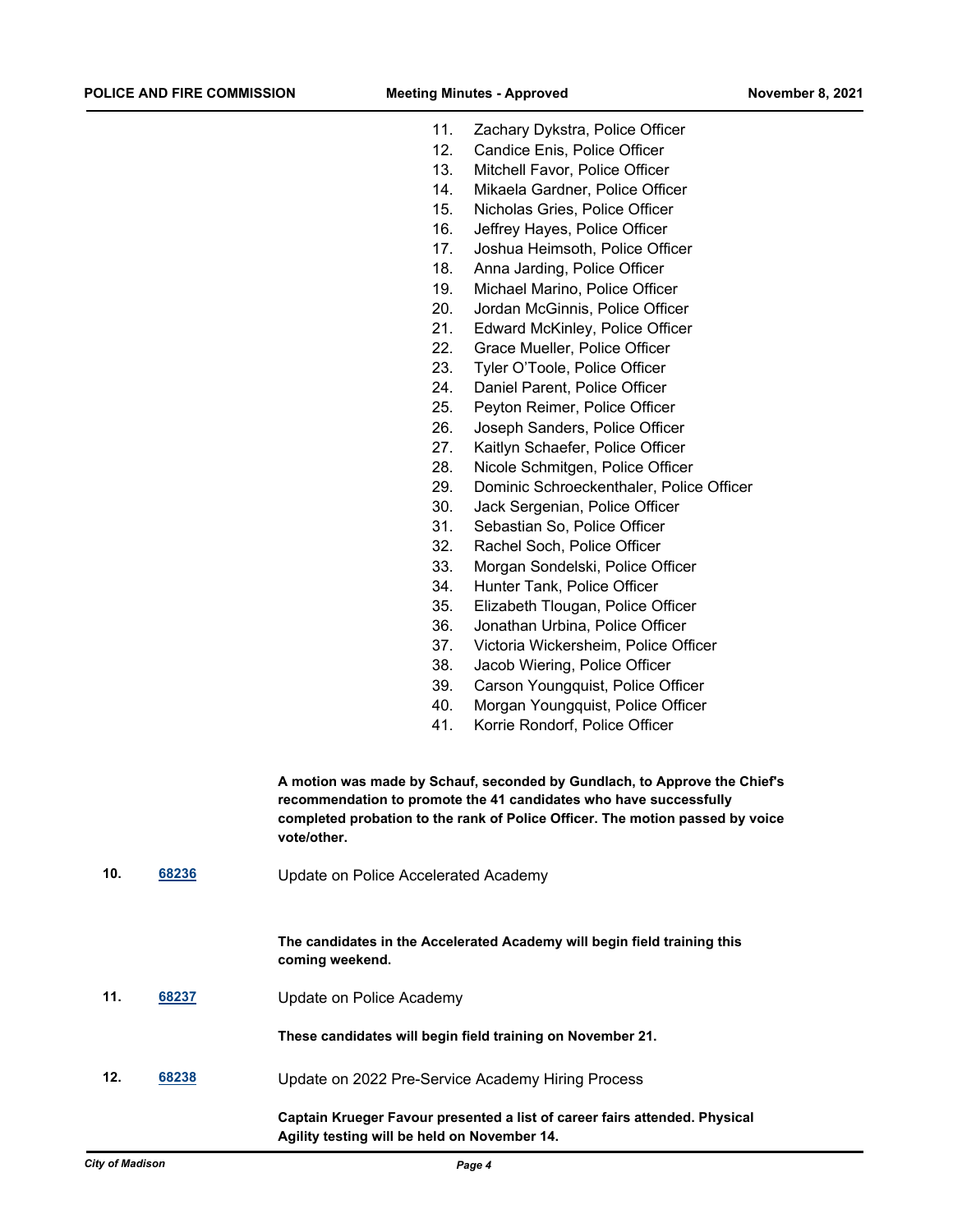**There will also be an Accelerated Academy in 2022.**

**13. [68239](http://madison.legistar.com/gateway.aspx?m=l&id=/matter.aspx?key=79964)** General status report on Police Department personnel investigations

**There were no suspensions requiring PFC notification.**

**14. [68240](http://madison.legistar.com/gateway.aspx?m=l&id=/matter.aspx?key=79965)** Presentation regarding Overview of Professional Standards & Internal Affairs Processes

*Attachments:* [2021 MPD Professional Standards PFC Presentation.pdf](http://madison.legistar.com/gateway.aspx?M=F&ID=ab72baeb-f574-4c0e-a658-de29afa65c16.pdf)

**Lieutenant Angela Kamoske and Sergeant Kim Alan gave a presentation.**

**Commissioner Gundlach left the meeting at 7:20pm.**

- At 7:32, the Commission recessed for five minutes.
	- **Present:** 3 Mary Schauf; William Greer and Jacquelyn L. Boggess
	- **Absent:** 2 Veronica Figueroa Velez and Kevin C. Gundlach

#### **CLOSED SESSION**

#### **A motion was made by Schauf, seconded by Greer, to Convene into Closed Session. The motion passed by voice vote/other.**

**16. [68242](http://madison.legistar.com/gateway.aspx?m=l&id=/matter.aspx?key=79967)** Contemplated closed session pursuant to Wis. Stat. § 19.85(1)(a) (deliberating concerning a case which was the subject of a quasi-judicial hearing before the governmental body); Wis. Stat. § 19.85(1)(c) (considering employment, promotion, compensation or performance evaluation data of any public employee over which the governmental body has jurisdiction or exercises responsibility); and Wis. Stat. § 19.85(1)(g) (conferring with legal counsel for the governmental body who is rendering oral or written legal advice related to pending litigation);

> specifically, to deliberate regarding motions and other preliminary matters in the following cases:

- i. In the matter of charges brought by Diana Moon, Complainant v. Sergeant Jason Sweeney, Respondent
- ii. In the matter of charges brought by Khaled Shabani, Complainant v. Officer Kraig Kalka, Respondent
- iii. In the matter of charges brought by Khaled Shabani, Complainant v. Officer Ben Enstrom, Respondent

**These items were discussed in closed session and acted on in open session.**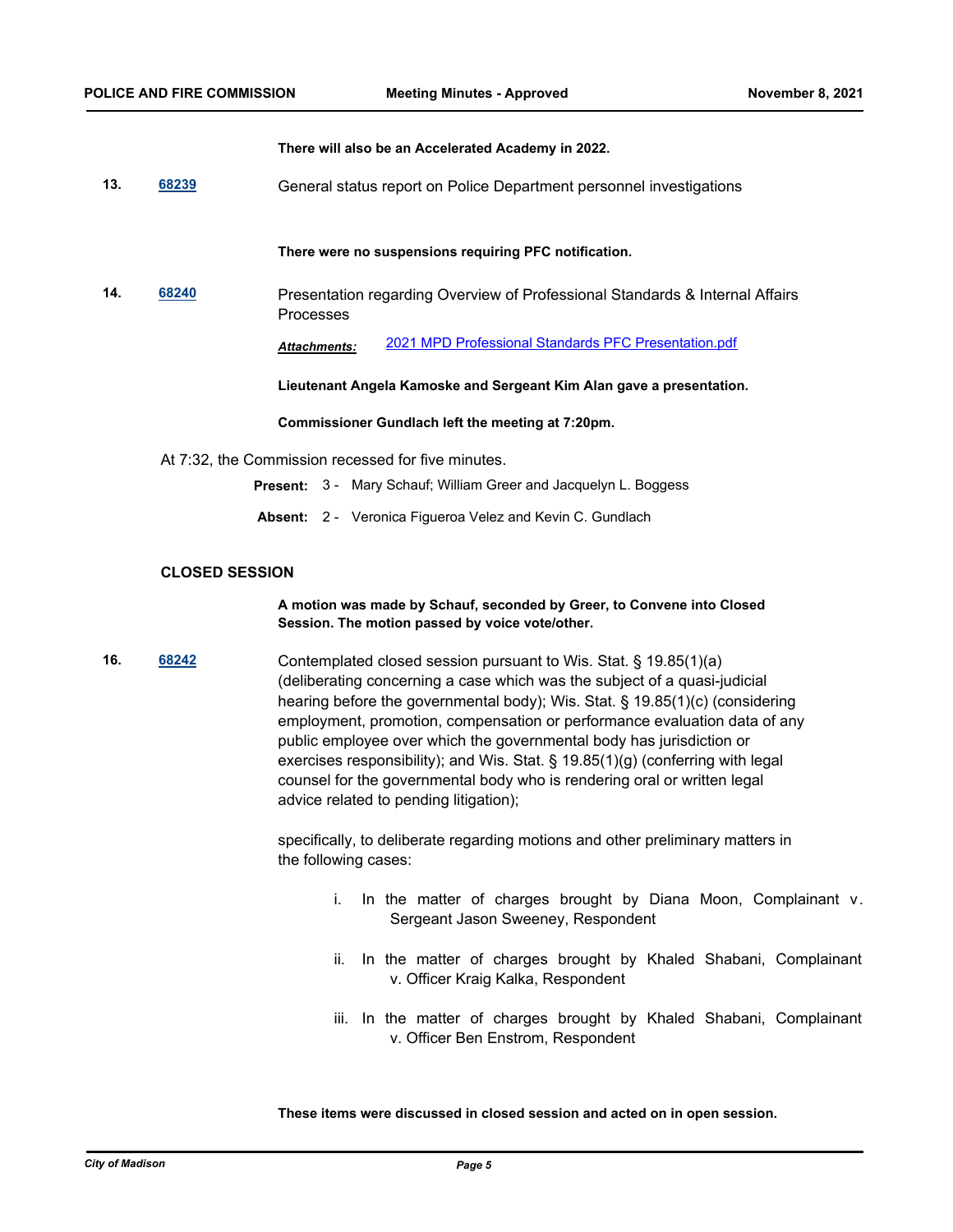| 17. | 68243 | Contemplated closed session pursuant to Wis. Stat. § 19.85(1)(c) to discuss<br>and take action, if appropriate, regarding employment, promotion,<br>compensation or performance evaluation data of any public employee over<br>which the governmental body has jurisdiction or exercises responsibility;<br>specifically: |  |
|-----|-------|---------------------------------------------------------------------------------------------------------------------------------------------------------------------------------------------------------------------------------------------------------------------------------------------------------------------------|--|
|     |       | <b>Probationary Status Extension Request</b>                                                                                                                                                                                                                                                                              |  |
|     |       | This item was discussed in closed session and acted on in open session.                                                                                                                                                                                                                                                   |  |
| 18. | 68244 | Reconvene into open session to consider any remaining agenda items and to<br>take action, if appropriate, regarding the items discussed in closed session.                                                                                                                                                                |  |
|     |       | A motion was made by Schauf, seconded by Boggess, to Reconvene into Open<br>Session. The motion passed by voice vote/other.                                                                                                                                                                                               |  |
|     |       | The Commissioners reconvened into open session at 8:22pm.                                                                                                                                                                                                                                                                 |  |

**15. [68241](http://madison.legistar.com/gateway.aspx?m=l&id=/matter.aspx?key=79966)** Schedule Special Meeting for Evidentiary Hearing

**The Commission will attempt to schedule an in-person evidentiary hearing on December 16, 2021 from 5-8pm.**

Action on the matter of charges brought by Khaled Shabani, Complainant v. Officer Kraig Kalka, Respondent

> **A motion was made by Schauf, seconded by Boggess, to Approve the Respondent's motion to dismiss. The motion passed by voice vote/other.**

Action on the matter of charges brought by Khaled Shabani, Complainant v. Officer Ben Enstrom, Respondent

> **A motion was made by Schauf, seconded by Boggess, to Approve the Respondent's motion to dismiss. The motion passed by voice vote/other.**

Action on Probationary Status Extension Request for PPO Montiel Zamora

**A motion was made by Boggess, seconded by Schauf, to Grant the Chief's request to extend probationary status for PPO Montiel Zamora. The motion passed by voice vote/other.**

Action on the matter of charges brought by Diana Moon, Complainant v. Sergeant Jason Sweeney, Respondent

> **A motion was made by Greer, seconded by Boggess, to approve the Respondent's motion to dismiss in part, regarding alleged violations of the complainant's Constitutional rights, but to proceed to an evidentiary hearing on the other alleged violations.**

**The motion passed by voice vote/other.**